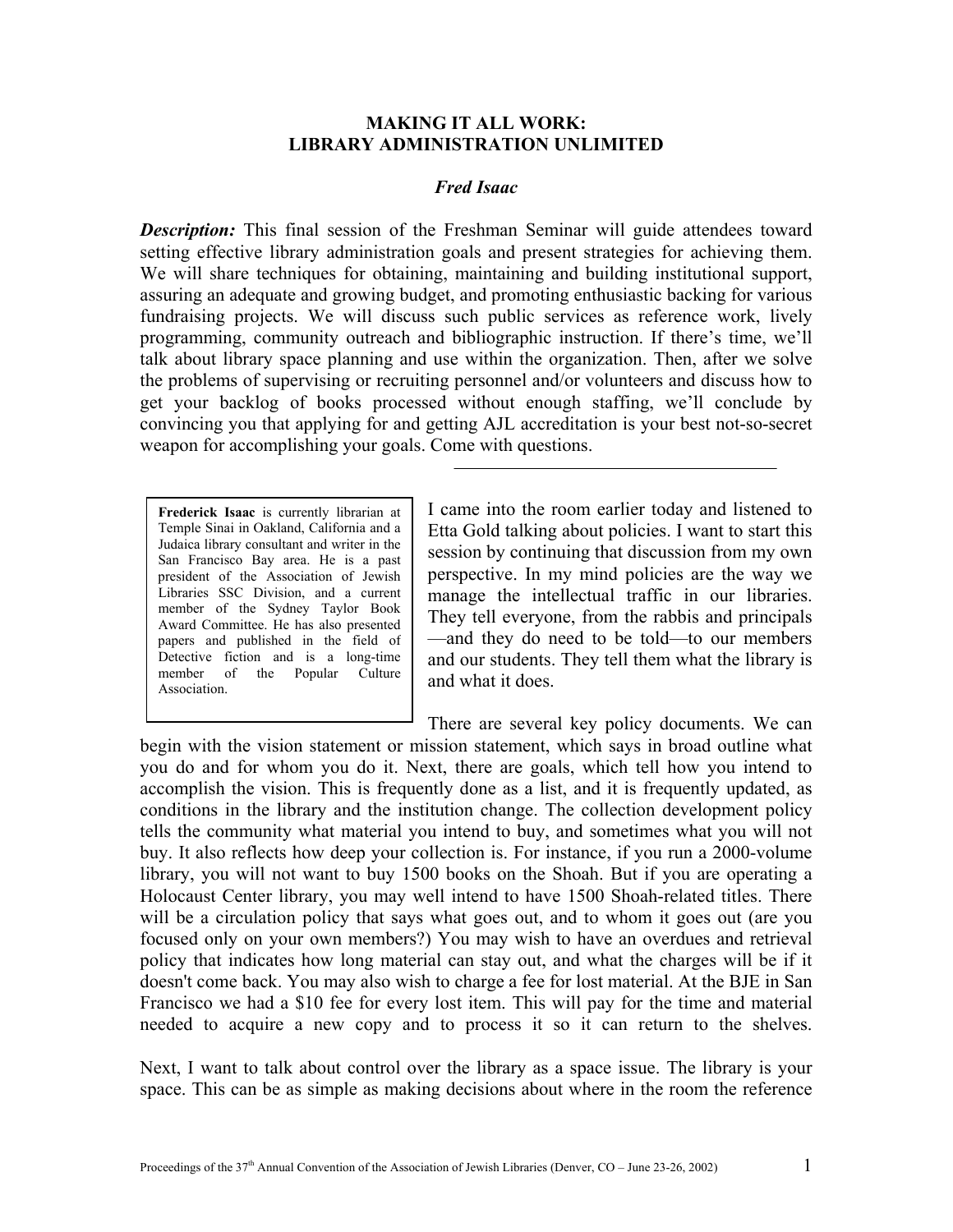books are, or which corner will be the children's area. Unless someone else can come up with a very good reason to do things differently, or if they have a great deal of power, those should be your decisions and yours alone.

In synagogues the library is frequently used as the multi-purpose room. You should be able to say to your rabbi or educator, "Gee, we should probably put that meeting somewhere else, because last time three people spilled coffee and we lost five books that I have to replace for \$120. Can you please find another place to hold your meeting?" You will not always get your wish, but what the request does over time is to provide you with control over the space because you have, through your informing the staff. Your policies can assist you in this, because they establish your control over the library as an operating unit.

Next, I want to talk about control over the library's material. To the extent possible, your working conditions, the hours and days you work, are your decision. Also, you are the person charged with the operational aspects of the room. It is your right to do as you wish, and you should defend it. Make sure you are competent to make the choices, and when you make decisions you should be as transparent as possible. If people do not understand why you make a certain decision, the choice you make is more likely to be called into question. If you need to hide something, I would suggest the Poe method (from "The Purloined Letter"): hide it in plain sight. The more complex your system is, the more difficult it will be to operate. If the institution can believe in you and trust you, you have accomplished an important goal.

At the same time the Library is your territory, it is always an institutional resource. Ask your professional staff and clergy, the principal and teachers: What do they want the library to have? What do they want it to look like? You do not need to do what they recommend, but if you listen to them carefully, they will listen to you and they will be on your side when you need them.

When I go out as a synagogue library consultant, I am often asked to weed collections. My routine is to ask the clergy and the educator to review the books I select for removal. I invite them to ask me questions about what I want to remove. I in turn ask them what they want the place to look like when I leave. If I know what they want, and they know what I am trying to do, the process goes more easily and everyone can get the result they seek. Again, this is a matter of transparency. The point is to establish a dialog with the clergy and the senior staff, and to keep that dialog in process.

Many clergy lend their material to congregants. I have asked my clergy to tell me what books they are lending, and then I buy them. The purpose is to insure that their library remains their own possession. If they still decide to lend, that is their option and not a necessity. If you are an institutional resource, the institution ought to take on a certain amount of responsibility for making that happen. I also encourage the clergy to make use of the library for their own purposes as well as to refer congregants to me. I encourage the rabbis and the cantor, the educators and teachers to use the library and its material as teaching material.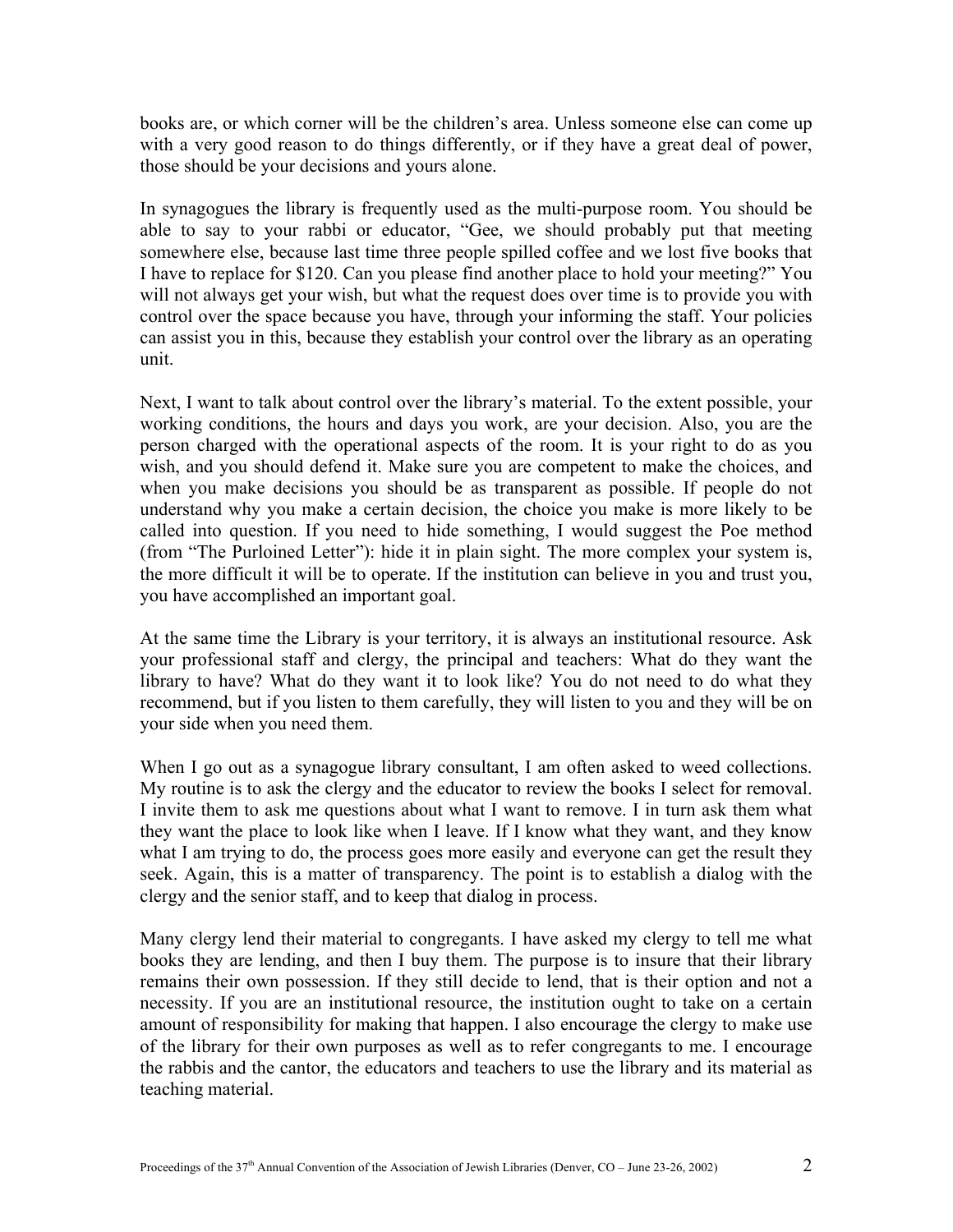Next I want to talk about what it means to become the resource ourselves. Every month, eight or nine times a year, I create an annotated bibliography and publish it in my synagogue's bulletin. They are topical; every month I cover a different subject. This tells my congregation that I am a reader and a learner, just like all of them. Over time, by informing people about the library's holdings, you too will become a part of the resource. The less you are connected to your users and your community, the more they will withdraw from you and the less involved you will be. The more you know and the more willing you are to discuss the books, tapes, websites and other learning tools, the better able you will be to serve.

I want to talk a bit about automation. I believe in computers, but I also am aware that they are a tool, and a very expensive tool at that. I believe that fully integrated automated systems in small libraries with part-time staffs are overkill. If for instance I have a \$5000 annual budget and I need \$3500 to support and maintain my system, the system is not worth the money. If I am only in the room a few hours during the week, an automated system requires that all of my patrons must know how to use it. If they don't or won't or can't learn it, I am likely to lose more material. It's the old lesson, KISS—Keep it Simple, very simple. I use cards and pockets for circulation. I have a database where I keep the book information, and I print it out several times a year.

How many of you use the Web with any frequency?—About half. Get to know the Web. Find your favorite spots—the AJL website, the UAHC, HUC, JTS all have excellent sites with links to other valuable information. Virtual Jerusalem is a wonderful place with an enormous number of links. Find your own favorites, use them and explore them.

Let's now go to public relations. I am an especially big fan of annotated bibliographies. If a course is being taught, or if a lecture is being sponsored by the sisterhood or another group, I will create an annotated bibliography. Simple booklists are a waste as far as I am concerned, because they do not tell the reader the value of a particular title. It is my role to indicate which book is better than another, or why one title should be read first in order to get the most value from another. They are especially valuable when guest speakers come. Rabbi David Ellenson or Dr. Michael Meyer from HUC, or Dr. Neil Gillman from JTS—all of them are excellent opportunities to establish or broaden the reach of the library. Use these resources, create a list, and piggyback on the events you have.

Let me close with a call to all of you. "Being a librarian is more than pointing out sections. The more you know the better a representative you are for your library, your institution, and the age-old cycle of Jewish learning. If you are only a conduit you lose the opportunity to show your clients (actual and potential) what it means to be Jewish." This means reading the books in your library, getting to know them and creating a sense in your synagogue (or institution) that you are the person to see. This includes your rabbi, chazan and educator, your director and fellow staff members. Tell them what you intend to do, and do it. Make them and the entire community welcome to use you and your services, because if some do it others will follow. If you become a personal resource, you